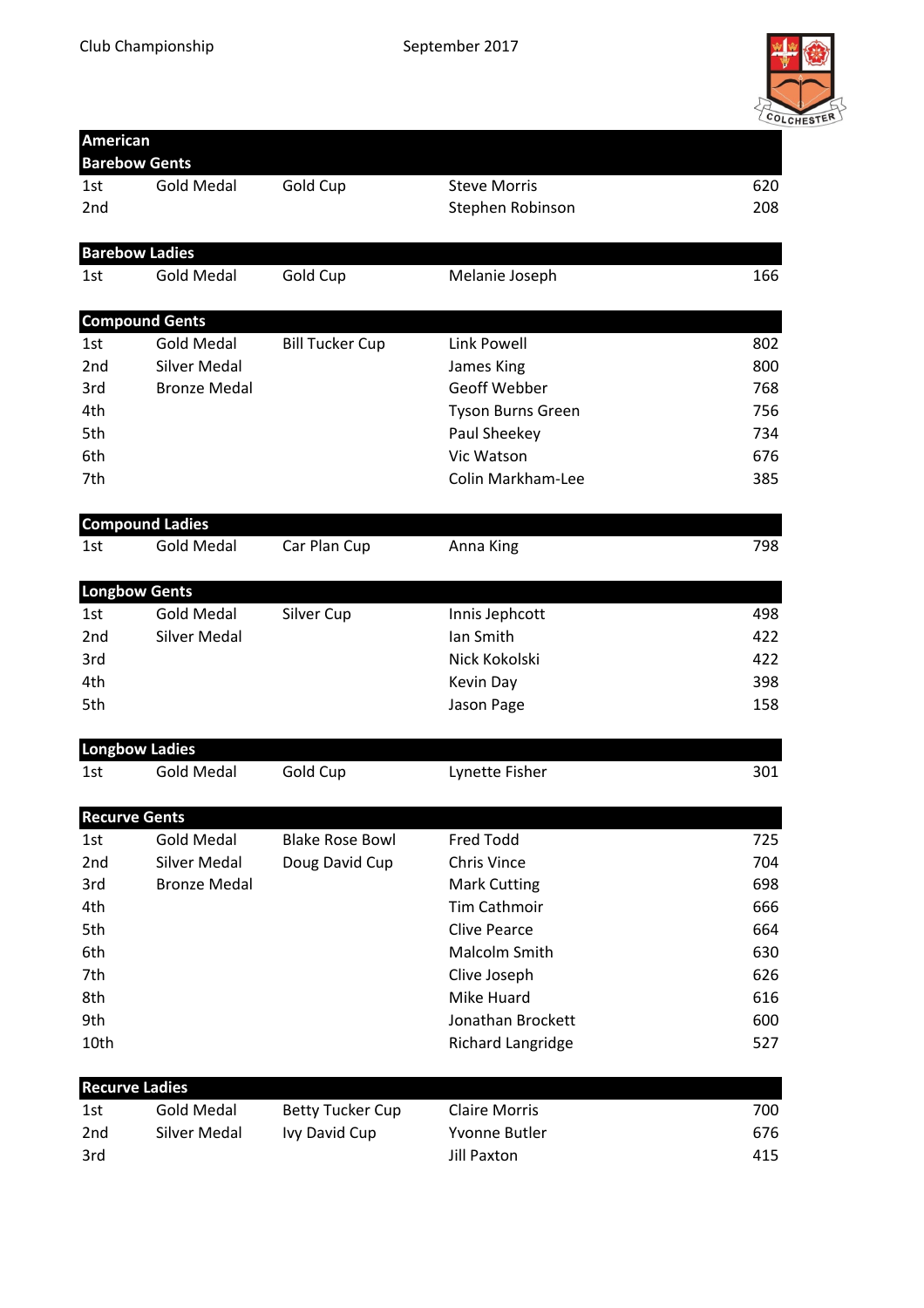

|      | <b>Handicap Gents</b>       |        |                          |      |
|------|-----------------------------|--------|--------------------------|------|
| 1st  | <b>Gold Medal</b>           |        | Kevin Day                | 1561 |
| 2nd  | <b>Silver Medal</b>         |        | Colin Markham Lee        | 1529 |
| 3rd  | <b>Bronze Medal</b>         |        | <b>Tyson Burns Green</b> | 1469 |
| 4th  |                             |        | Jonathon Brockett        | 1459 |
| 5th  |                             |        | Vic Watson               | 1458 |
| 6th  |                             |        | Innis Jephcott           | 1451 |
| 7th  |                             |        | <b>Mark Cutting</b>      | 1448 |
| 8th  |                             |        | Stephen Robinson         | 1444 |
| 9th  |                             |        | <b>Clive Pearce</b>      | 1442 |
| 10th |                             |        | <b>Link Powell</b>       | 1432 |
|      |                             |        | Geoff Webber             | 1432 |
| 12th |                             |        | James King               | 1431 |
| 13th |                             |        | <b>Tim Caithmoir</b>     | 1425 |
| 14th |                             |        | <b>Chris Vince</b>       | 1423 |
| 15th |                             |        | Paul Sheekey             | 1417 |
| 16th |                             |        | Fred Todd                | 1413 |
| 17th |                             |        | Malcolm Smith            | 1408 |
|      |                             |        | <b>Steve Morris</b>      | 1408 |
| 19th |                             |        | Ian Smith                | 1393 |
| 20th |                             |        | Mike Huard               | 1358 |
| 21st |                             |        | Nick Kokolski            | 1341 |
| 22nd |                             |        | Jason Page               | 1340 |
| 23rd |                             |        | Richard Langridge        | 1336 |
|      | <b>Handicap Ladies</b>      |        |                          |      |
| 1st  | <b>Gold Medal</b>           |        | Anna King                | 1433 |
| 2nd  | <b>Silver Medal</b>         |        | Lynette Fisher           | 1406 |
| 3rd  |                             |        | <b>Claire Morris</b>     | 1400 |
| 4th  |                             |        | <b>Jill Paxton</b>       | 1334 |
| 5th  |                             |        | Yvonne Butler            | 0    |
|      |                             |        | Melanie Joseph           | 0    |
|      | <b>Short National</b>       |        |                          |      |
|      | <b>Recurve Gents</b>        |        |                          |      |
| 1st  |                             |        | Allan Strain             | 360  |
|      | <b>Junior National</b>      |        |                          |      |
|      | <b>Recurve Junior Gents</b> |        |                          |      |
| 1st  | <b>Gold Medal</b>           | Shield | Joshua Perrin            | 299  |

| <b>Recurve Junior Ladies</b> |            |        |              |     |
|------------------------------|------------|--------|--------------|-----|
| 1st                          | Gold Medal | Shield | Holly Gooday | 483 |
| 2nd                          |            |        | Diti Gupta   | 481 |